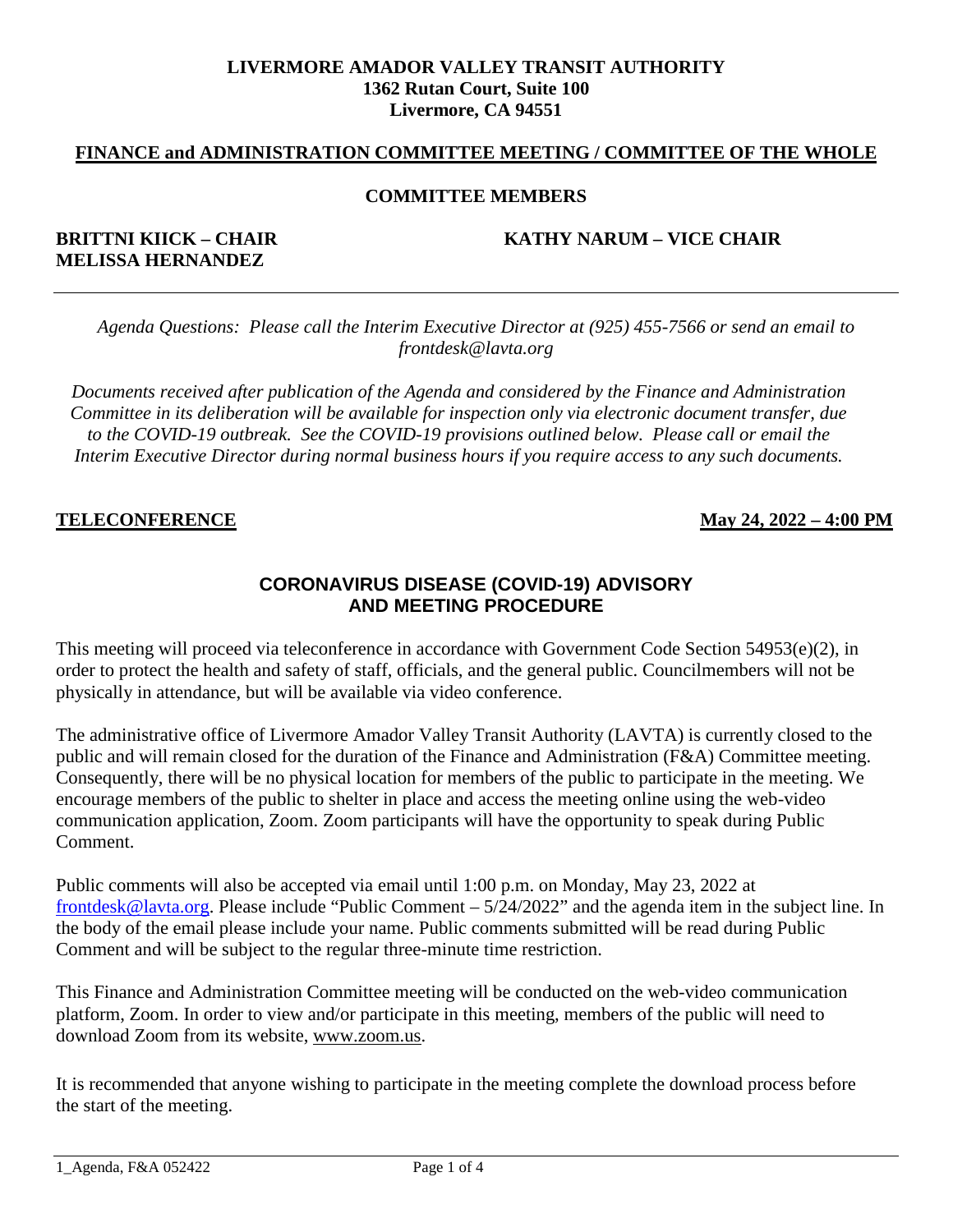There will be zero tolerance for any person addressing the Committee making profane, offensive and disruptive remarks, or engaging in loud, boisterous, or other disorderly conduct, that disrupts the orderly conduct of the public meeting.

# **How to listen and view meeting video:**

- From a PC, Mac, iPad, iPhone or Android device click the link below: [https://zoom.us/j/83887904704](https://us02web.zoom.us/j/83887904704?pwd=NjJFc3U0bWVlRFlyWm9kcGdXSjlNZz09) Passcode: FA1362Mtg
- To supplement a PC, Mac, tablet or device without audio, please also join by phone: Dial: 1 (669) 900-6833 Webinar ID: 838 8790 4704 Passcode: 732133

*To comment by video conference, click the "Raise Your Hand" button to request to speak when Public Comment is being taken on the Agenda item. You will then be unmuted when it is your turn to make your comment for up to 3 minutes. After the allotted time, you will be muted.* 

• Livestream online at: [Livermore Amador Valley Transit Authority YouTube Channel](https://www.youtube.com/channel/UCRBWx1FANoSjlD0O0atdiPw)

*No option to make Public Comment on YouTube live stream.*

# **How to listen only to the meeting:**

• For audio access to the meeting by telephone, use the dial-in information below: Dial: 1 (669) 900-6833 Webinar ID: 838 8790 4704 Passcode: 732133

*Please note to submit public comment via telephone dial \*9 on your dial pad. The meeting's host will be informed that you would like to speak. If you are chosen, you will be notified that your request has been approved and you will be allowed to speak. You will then dial \*6 to unmute when it is your turn to make your comment for up to 3 minutes. After the allotted time, you will be muted.*

#### **To submit written comments:**

• Provide public written comments prior to the meeting by email, to [frontdesk@lavta.org](mailto:frontdesk@lavta.org)

If you are submitting public comment via email, please do so by 1:00 p.m. on Monday, May 23, 2022 to [frontdesk@lavta.org.](mailto:frontdesk@lavta.org) Please include "Public Comment – 5/24/2022" and the agenda item to which your comment applies in the subject line. In the body of the email please include your name. Public comments submitted will be read during Public Comment and will be subject to the regular three-minute time restriction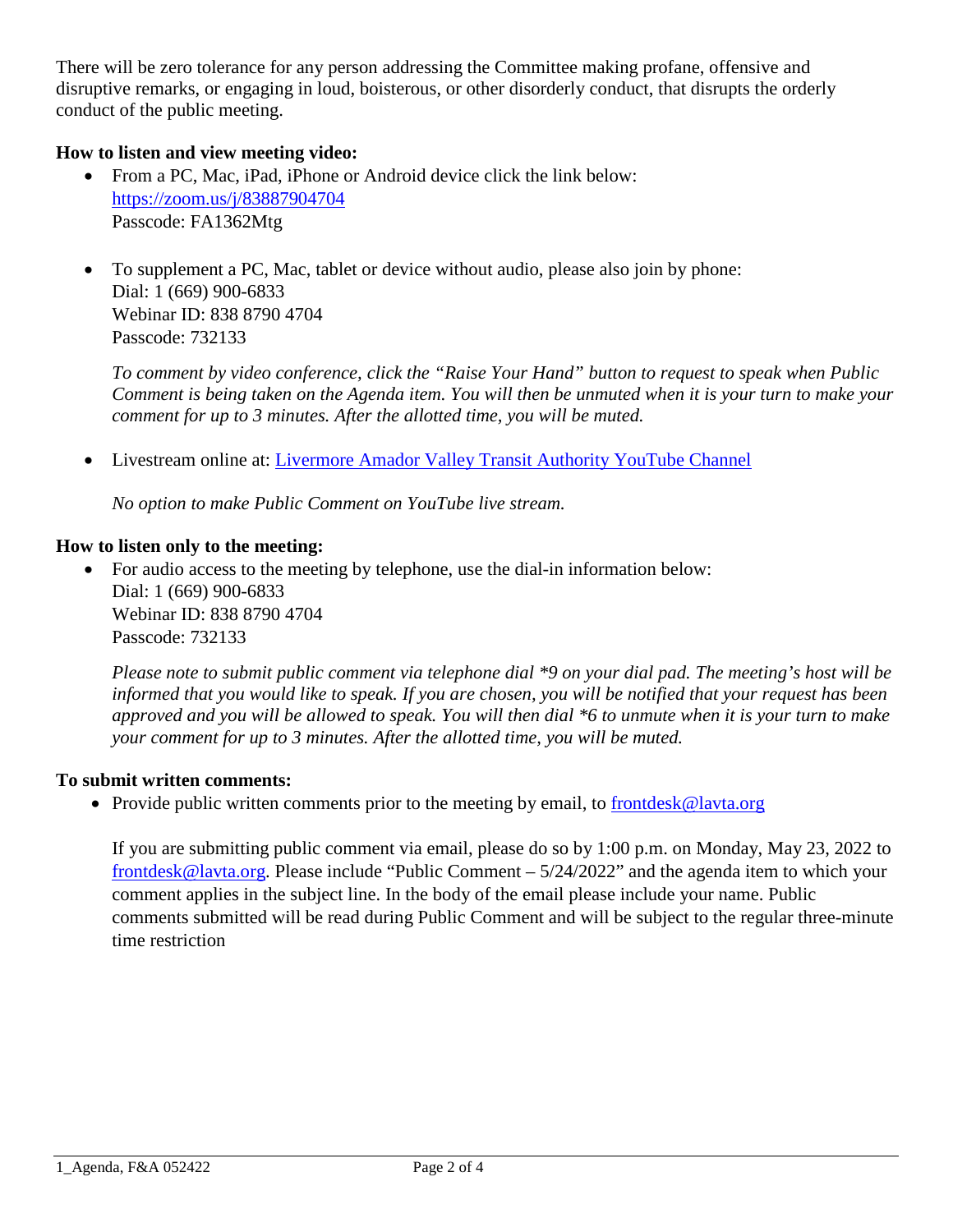# **1. Call to Order**

# **2. Roll Call of Members**

# **3. Meeting Open to Public**

- Members of the audience may address the Committee on any matter within the general subject matter jurisdiction of the LAVTA Board of Directors.
- Members of the audience may address the Committee on items on the Agenda at the time the Chair calls for the particular Agenda item.
- Public comments should not exceed three (3) minutes.
- Agendas are published 72 hours prior to the meeting.
- No action may be taken on matters raised that are not on the Agenda.

# **4. Minutes of the April 26, 2022 Meeting of the F&A Committee**

#### **Recommendation:** Approval

# **5. Treasurer's Report for April 2022**

**Recommendation:** Staff recommends submitting the attached April 2022 Treasurer's Report to the Board for approval.

#### **6. One Year Extension to Legal Services Agreement with Hanson Bridgett LLP**

**Recommendation:** Staff requests that the Finance and Administration Committee recommend the Board exercise an option year and extend the legal services agreement from July 1, 2022 through June 30, 2023.

#### **7. LAVTA Annual Salary Band Review**

**Recommendation:** Staff recommends approval of the attached Resolution 25-2022 adjusting the salary bands for LAVTA positions.

# **8. Exercise the Second Option Year of the Contract with MV Transportation**

**Recommendation:** Staff requests the Finance and Administration Committee recommends to the Board of Directors to approve Modification 3 to contract with MV, authorizing the Interim Executive Director to exercise the second option year and extend the fixed route operations and maintenance services contract from July 1, 2022 through June 30, 2023.

# **9. LAVTA Rutan Landscaping Construction Project**

**Recommendation:** Staff recommends that the Finance and Administration Committee recommend that the Board of Directors approve Resolution 26-2022, authorizing the Interim Executive Director to execute a change order as attached.

#### **10. Preview of Upcoming F&A Committee Agenda Items**

# **11. Matters Initiated by Committee Members**